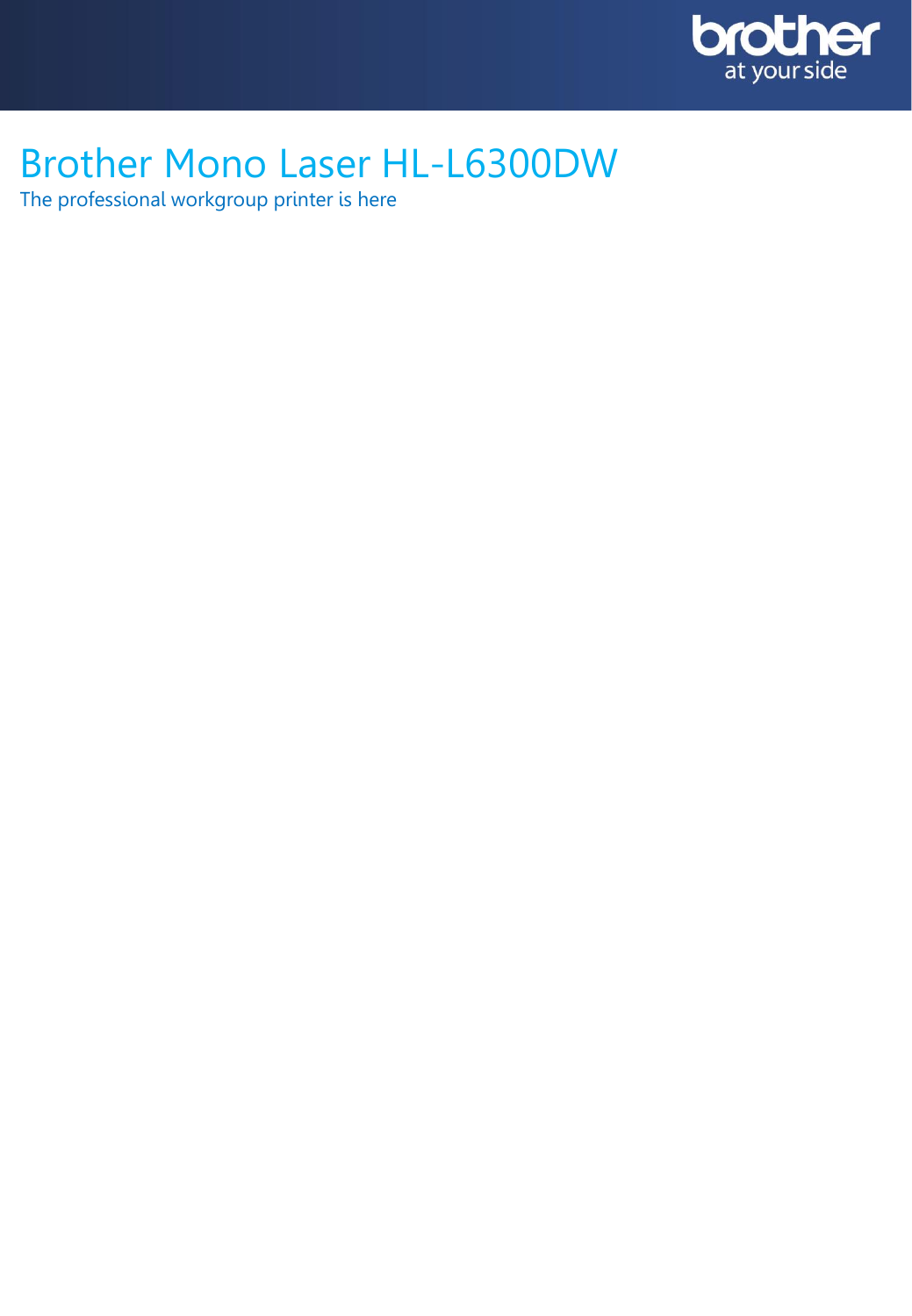

#### **General**<br>Technology **Technology** Electrophotographic Laser Printer<br> **Laser Classification** Class 1 Laser Product (IEC60825-1: **Laser Classification** Class 1 Laser Product (IEC60825-1:2007) **Processor** Cortex-A9 800MHz **Automatic 2-Sided Printing** Print on to both sides of the paper Up to 46ppm (pages per minute) **Print Speed 2-Sided (A4)** Up to 24 sides per minute (12 sheets per minute) **Resolution** Up to 1,200 x 1,200 dpi **Quiet Mode** A mode to reduce the printing noise by<br> **Quiet Mode** and the print cread to 25 nome. reducing the print speed to 25ppm **Memory** 256MB Local Interface Hi-Speed USB 2.0 **Wired Network Interface** 10Base-T/100Base-TX/1000Base-T **Wireless Network Interface** IEEE 802.11b/g/n **USB input port** Rear USB port for use with an external NFC card reader **Control Panel** 4.5cm colour LCD display **FPOT (First Print Out Time)** Less than 7.5 seconds from ready mode **Warm Up Time** Less than 4.7 seconds from sleep mode **Print Languages** PCL6, BR-Script3 (PostScript®3TM Language Emulation), IBM Proprinter XL, Epson FX-850, PDF version1.7, XPS version 1.0 **Embedded Fonts (PCL)** 66 scalable fonts, 12 bitmap fonts, 13 barcodes **Embedded Fonts (Postscript)**66 scalable fonts **Embedded Barcodes (PCL)** Code39, Interleaved 2 of 5, FIM (US-PostNet), Post Net (US-PostNet), EAN-8, EAN-13, UPC-A, UPC-E, Codabar, ISBN (EAN), ISBN (UPC-E), Code128 (set A, set B, set C), EAN128 (set A, set B, set C) **Printer Functions N-up Printing<sup>3</sup>** Reduce up to 2, 4, 9, 16 or 25 A4 pages into just one A4 page (Mac, up to 2, 4, 6, 9, or 16)

|                                       | A4 page (Mac, up to 2, 4, 6, 9, or 16)                                                                                                    |
|---------------------------------------|-------------------------------------------------------------------------------------------------------------------------------------------|
| Poster Printing <sup>4</sup>          | Enlarge 1 A4 page into a poster using 4, 9, 16 or 25 A4<br>pages                                                                          |
| <b>Watermark Printing<sup>4</sup></b> | Watermark your documents with predefined text or<br>with your own user-defined messages                                                   |
| <b>ID Printing</b> <sup>4</sup>       | Add identification to your printed documents (date &<br>time, short custom message or PC username)                                        |
| Manual 2-Sided Print <sup>4</sup>     | Manual 2-sided printing (recommended for media not<br>supported by automatic 2-sided print)                                               |
| <b>Booklet Printing</b> <sup>4</sup>  | Print documents in A5 booklet format using<br>automatic or manual 2-sided print                                                           |
| Skip Blank Page <sup>4</sup>          | Ignores any blank pages in your documents by not<br>printing them                                                                         |
| Print Profiles <sup>3</sup>           | Store your favourite driver settings as profiles to<br>easily recall them (great for saving time and for less<br>technically adept users) |
| Print Text In Black <sup>4</sup>      | Converts all text in your documents to black when<br>printed (must be actual text and not just images)                                    |
| Print Archive <sup>4</sup>            | An electronic carbon copy feature that saves an<br>electronic copy of all printed documents as a PDF file                                 |
| Carbon Copy <sup>4</sup>              | Prints additional copies of the same document to<br>paper taken from additional paper trays                                               |
|                                       |                                                                                                                                           |

*<sup>1</sup>Approx declared yield value in accordance with ISO/IEC19752*

*<sup>4</sup>Windows® only*

*<sup>5</sup>Optional free download from the Brother Solutions Centre [http://solutions.brother.com](http://solutions.brother.com/) <sup>6</sup>Must be web connected*

.<br>Maximum number of printed pages per month can be used to compare designed durability between like Brother products. For maximum printer life, it is best to choose a printer with a duty cycle that far exceeds your print *requirements*

*8 It is recommended to use the straight paper output path and the quiet mode feature with paper weights over 105g/m2*

#### **Network & Security**

| <b>Wired Network</b>                      | Built in Ethernet 10Base-T/100Base-TX                                                                                                                                                                                                                                                                                                  |
|-------------------------------------------|----------------------------------------------------------------------------------------------------------------------------------------------------------------------------------------------------------------------------------------------------------------------------------------------------------------------------------------|
| <b>Network Protocols</b>                  | TCP/IP (IPv4 and IPv6)                                                                                                                                                                                                                                                                                                                 |
| IPv4                                      | ARP, RARP, BOOTP, DHCP, APIPA(Auto IP),<br>WINS/NetBIOS name resolution, DNS Resolver,<br>mDNS, LLMNR responder, LPR/LPD, Custom Raw<br>Port/Port9100, IPP/IPPS, FTP Server, TELNET<br>Server, HTTP/HTTPS server, TFTP client and server,<br>SMTP Client, SNMPv1/v2c/v3, ICMP, Web Services<br>(Print), CIFS client, SNTP client, LDAP |
| IPv6 (off by default)                     | NDP, RA, DNS resolver, mDNS, LLMNR responder,<br>LPR/LPD, Custom Raw Port/Port9100, IPP/IPPS, FTP<br>Server, TELNET Server, HTTP/HTTPS server, TFTP<br>client and server, SMTP Client, SNMPv1/v2c,<br>ICMPv6, Web Services (Print), CIFS Client, SNTP<br>Client, LDAP                                                                  |
| <b>Wired Network Security</b>             | SMTP-AUTH, SSL/TLS (IPPS, HTTPS, SMTP), SNMP<br>v3, Kerberos, IPSec, 802.1x (EAP-MD5, EAP-FAST,<br>PEAP, EAP-TLS, EAP-TTLS)                                                                                                                                                                                                            |
| <b>Wireless Network Security</b>          | WEP 64/128 bit, WPA-PSK (TKIP/AES), WPA2-PSK<br>(AES), SMTP-AUTH, SSL/TLS (IPPS, HTTPS, SMTP),<br>SNMP v3, Kerberos, IPSec, 802.1x (LEAP, EAP-FAST,<br>PEAP, EAP-TLS, EAP-TTLS)                                                                                                                                                        |
| Wi-Fi Direct™                             | Print wirelessly without having to go through a<br>wireless access point (both automatic and manual<br>methods supported)                                                                                                                                                                                                              |
| <b>Wireless Setup Support</b>             | Wi-Fi Protected Setup (WPS)                                                                                                                                                                                                                                                                                                            |
| <b>Wireless Applications</b>              | <b>Vertical Pairing</b>                                                                                                                                                                                                                                                                                                                |
| Print Log To Network <sup>4</sup>         | Records printing activities from each individual<br>user, including network username, name of<br>document printed and number of pages, to a file<br>on a network<br>Automatically have the device send e-mail alerts                                                                                                                   |
| <b>E-mail Notifications</b>               | when it requires attention, such as when the toner<br>is low or needs replacing                                                                                                                                                                                                                                                        |
| <b>E-mail Reports</b>                     | Receive usage reports on a regular basis via e-mail                                                                                                                                                                                                                                                                                    |
| <b>IP Filter</b>                          | Restrict which network users can or cannot access<br>the device over the network (IPv4 only)                                                                                                                                                                                                                                           |
| <b>Secure Function Lock 3.0</b>           | Restrict printing activity to individual or groups of<br>users over a network. Can be used with PC User<br>Login Name for up to 100 users                                                                                                                                                                                              |
| <b>Active Directory</b><br>Authentication | Retrieve stored print jobs using credentials from<br><b>Active Directory</b>                                                                                                                                                                                                                                                           |
| <b>LDAP Authentication</b>                | Retrieve stored print jobs using credentials from an<br>LDAP supported database                                                                                                                                                                                                                                                        |
| <b>Setting Lock</b>                       | Secures access to the devices control panel by<br>locking it.                                                                                                                                                                                                                                                                          |
| Secure Print <sup>3</sup>                 | Protect print jobs with a 4 digit release code<br>required at the device in order for them to be<br>printed                                                                                                                                                                                                                            |
| <b>Fleet Management Tools</b>             |                                                                                                                                                                                                                                                                                                                                        |
| Unattended Installer <sup>4</sup>         | Ability to centrally deploy and customise our<br>drivers and software                                                                                                                                                                                                                                                                  |
| MSI Installer <sup>4</sup>                | Modular installers that can be distributed<br>through Active Directory®                                                                                                                                                                                                                                                                |
| <b>Embedded Web Server</b>                | Web based print management software<br>embedded onto the device                                                                                                                                                                                                                                                                        |

| <b>BRAdmin Professional 3<sup>4&amp;5</sup></b> LAN/WAN management software |                                              |
|-----------------------------------------------------------------------------|----------------------------------------------|
| <b>Driver Deployment</b>                                                    | Easily create print drivers for hassle free  |
| Wizard $^{\rm 4}$                                                           | deployment over your network                 |
| b-guard (additional                                                         | Professional print fleet management software |
| purchase)                                                                   | sold exclusively by Brother                  |

*<sup>2</sup>Calculated with 80g/m² paper <sup>3</sup>Windows® & Mac® only*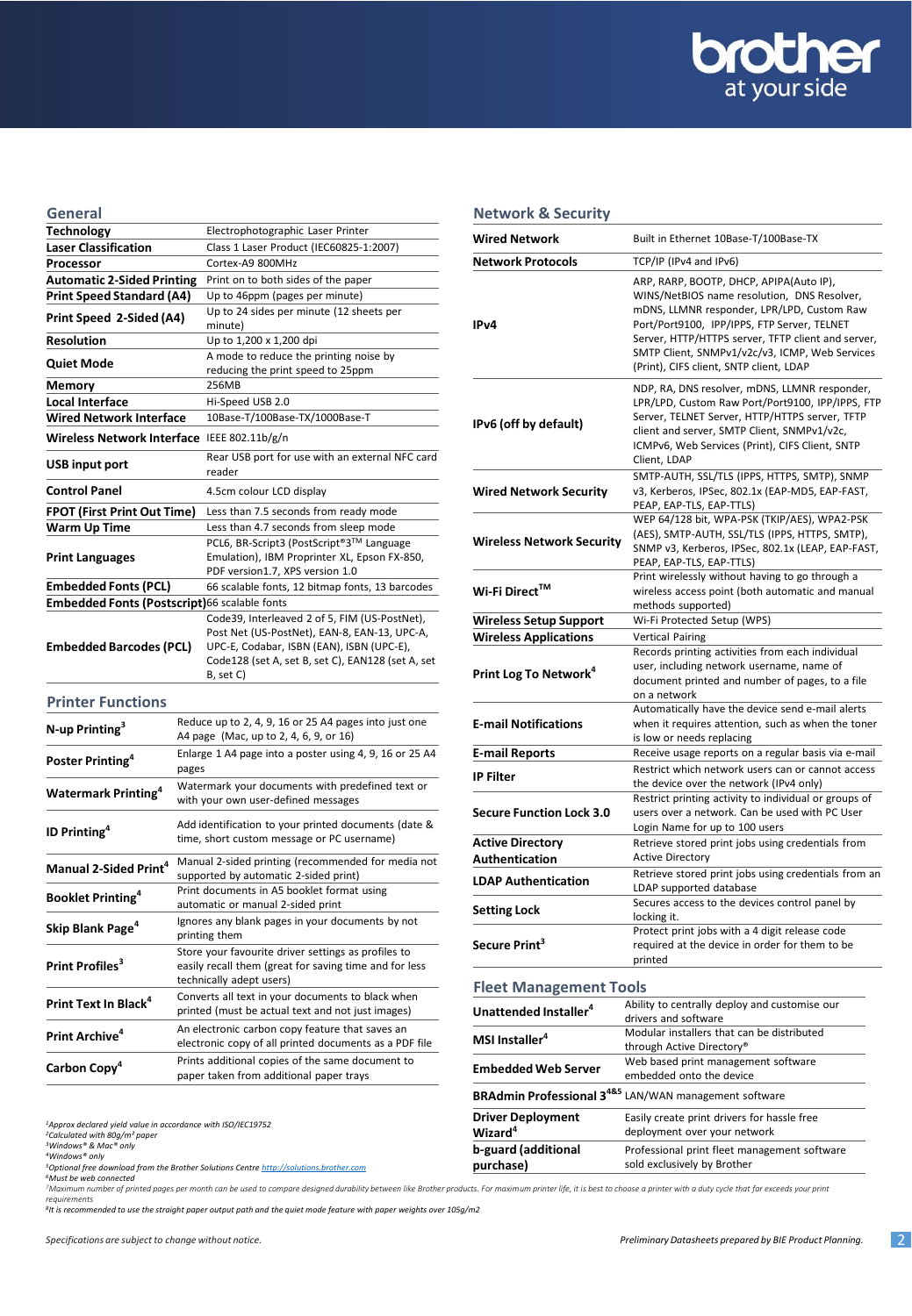

#### **Printer Driver**

|                             | Windows® 8 (32 & 64 bit editions)                |
|-----------------------------|--------------------------------------------------|
| Windows®                    | Windows® 7 (32 & 64 bit editions)                |
|                             | Windows Vista® (32 & 64 bit editions)            |
|                             | Windows® XP Professional (32 & 64 bit editions)  |
|                             | Windows® XP Home                                 |
|                             | Windows® Server 2012, 2012R2 & 2008R2            |
|                             | Windows® Server 2008 (32 & 64 bit editions)      |
|                             | Windows® Server 2003 (32 & 64 bit editions)      |
| Macintosh <sup>5</sup>      | OS X 10.8.5, 10.9.x, 10.10.x                     |
| Linux <sup>5</sup>          | CUPS, LPD/LPRng (x86/x64 environment)            |
|                             | Driver for Windows® that enables you to print to |
| <b>PostScript Universal</b> | any network or locally-connected Brother laser   |
| <b>Printer Driver</b>       | printer that supports PostScript                 |
| <b>PCL Driver</b>           | Universal PCL5e generic driver                   |
|                             | Universal driver that is also compatible with a  |
| <b>JPEG Driver</b>          | range of Brother inkjet and laser devices TBD    |
|                             |                                                  |

# **Standard Paper Handling**

| Paper Input <sup>2</sup>  | Lower Tray - 520 sheets<br>Multi Purpose Tray - 50 sheets           |  |
|---------------------------|---------------------------------------------------------------------|--|
| Paper Output <sup>2</sup> | Face Down - 250 sheets<br>Face Up (Straight Paper Path) - 10 sheets |  |

# **Optional Paper Handling**

| Paper Output <sup>2</sup> | 4 x 100 sheet mailbox (MX-4000)                     |
|---------------------------|-----------------------------------------------------|
|                           | 4 x 520 sheet tower tray (TT-4400)                  |
| Paper Input <sup>2</sup>  | together)                                           |
|                           | 2 optional trays (LT-6505 & LT-5505 can be used     |
|                           | Maximum of 3 optional trays (LT-5505) or maximum of |
|                           | 520 sheet tray (LT-6505)                            |
|                           | 250 sheet tray (LT-5505)                            |

# **Media Specification**

|                                      | Standard & Optional Trays - plain & recycled<br>paper (between 60 - 120g/m <sup>2</sup> )                                                                                                                                                                 |
|--------------------------------------|-----------------------------------------------------------------------------------------------------------------------------------------------------------------------------------------------------------------------------------------------------------|
| Media Types & Weights <sup>8</sup>   | Multi Purpose Tray - plain, recycled & bond<br>paper (between 60 - 200g/m <sup>2</sup> )                                                                                                                                                                  |
|                                      | 2-sided Print - plain & recycled paper (between<br>$60 - 105$ g/m <sup>2</sup> )                                                                                                                                                                          |
| <b>Envelope &amp; Label Printing</b> | Yes, from the Multi Purpose Tray: Accuracy &<br>reliability will depend on the quality & type of<br>envelopes or labels used                                                                                                                              |
| <b>Media Sizes</b>                   | Standard Tray - A4, Letter, A5, A5(Long Edge),<br>A6, Executive, Legal, Folio, Mexico Legal, India<br>Legal (A4 only supported in automatic 2-sided<br>print mode)                                                                                        |
|                                      | <b>Optional Trays</b> - A4, Letter, A5, Executive, Legal,<br>Folio, Mexico Legal, India Legal (A4 only<br>supported in automatic 2-sided print mode)<br>Multi Purpose Tray - Width: 76.2mm to 215.9mm<br>x Length: 127mm to 355.6mm<br>2-sided Print - A4 |

## Paper Input / Output Sensors

| Input  | Onscreen & optional email alerts notifying you<br>when any of the paper input trays are nearly<br>empty or empty |
|--------|------------------------------------------------------------------------------------------------------------------|
| Output | Onscreen & optional email alerts notifying you<br>when any of the paper output trays are full                    |

## **NFC Reader**

|                                 | Supports both NFC cards (for secure               |
|---------------------------------|---------------------------------------------------|
|                                 | authenticaiton with pull print solutions like     |
| <b>Integrated NFC Reader</b>    | Brother Print Smart Pro) and NFC supported        |
|                                 | smart phones & tablets (for easier connection to  |
|                                 | Brother iPrint&Scan)                              |
| <b>Supported Protocols</b>      | TBD                                               |
| <b>External NFC Card Reader</b> | Support for external NFC readers via the rear USB |
| Support                         | port                                              |

#### **Mobile / Web Based Printing**

| <b>Brother iPrint&amp;Scan</b><br>(Android)              | Print and check the machine status from an<br>Android device                     |
|----------------------------------------------------------|----------------------------------------------------------------------------------|
| <b>Brother iPrint&amp;Scan</b><br>(iPad / iPhone / iPod) | Print and check the machine status from an iPad /<br>iPhone / iPod Touch         |
| <b>Brother iPrint&amp;Scan</b><br>(Windows® Phone)       | Print directly from a smart phone running the<br>Windows® Phone Operating System |
| <b>Brother Print&amp;Scan</b><br>(Windows® 8 & RT)       | Print directly from a Windows® 8 or Windows RT<br>Tablet                         |
| Google Cloud Print 2.0 <sup>6</sup>                      | Print most common file types from any Google<br>Cloud Print enabled application  |
| <b>AirPrint</b>                                          | Print most common file types from any AirPrint<br>enabled application            |
| Mopria                                                   | Print most common file types from Mopria<br>supported Android devices            |
| <b>Android Print Service</b><br>Plugin                   | Print from Android devices without a dedicated<br>App                            |
| Box <sup>6</sup>                                         | Print direct from Box without using a PC                                         |
| Dropbox <sup>6</sup>                                     | Print direct from Dropbox without using a PC                                     |
| Google Drive <sup>™6</sup>                               | Print direct from Google Drive™ without using a<br>PC.                           |
| OneDrive <sup>6</sup>                                    | Print direct from Microsoft <sup>®</sup> OneDrive without<br>using a PC          |

## **Open Interface**

| <b>Brother Solutions</b> | Allows the use of $3^{rd}$ party solutions & apps, such |
|--------------------------|---------------------------------------------------------|
|                          | as Brother Print Smart Pro, to increase security &      |
| Interface (BSI)          | productivity                                            |

<sup>1</sup>Approx declared yield value in accordance with ISO/IEC19752<br><sup>2</sup>Calculated with 80g/m<sup>2</sup> paper<br><sup>2</sup>Windows® & Mac® only<br><sup>2</sup>Optional free download from the Brother Solutions Centre <u>[http://solutions.brother.com](http://solutions.brother.com/)</u><br><sup>5</sup>Optiona

<sup>7</sup>Maximum number of printed pages per month can be used to compare designed durability between like Brother products. For maximum printer life, it is best to choose a printer with a duty cycle that far exceeds your print<br>

*8 It is recommended to use the straight paper output path and the quiet mode feature with paper weights over 105g/m2*